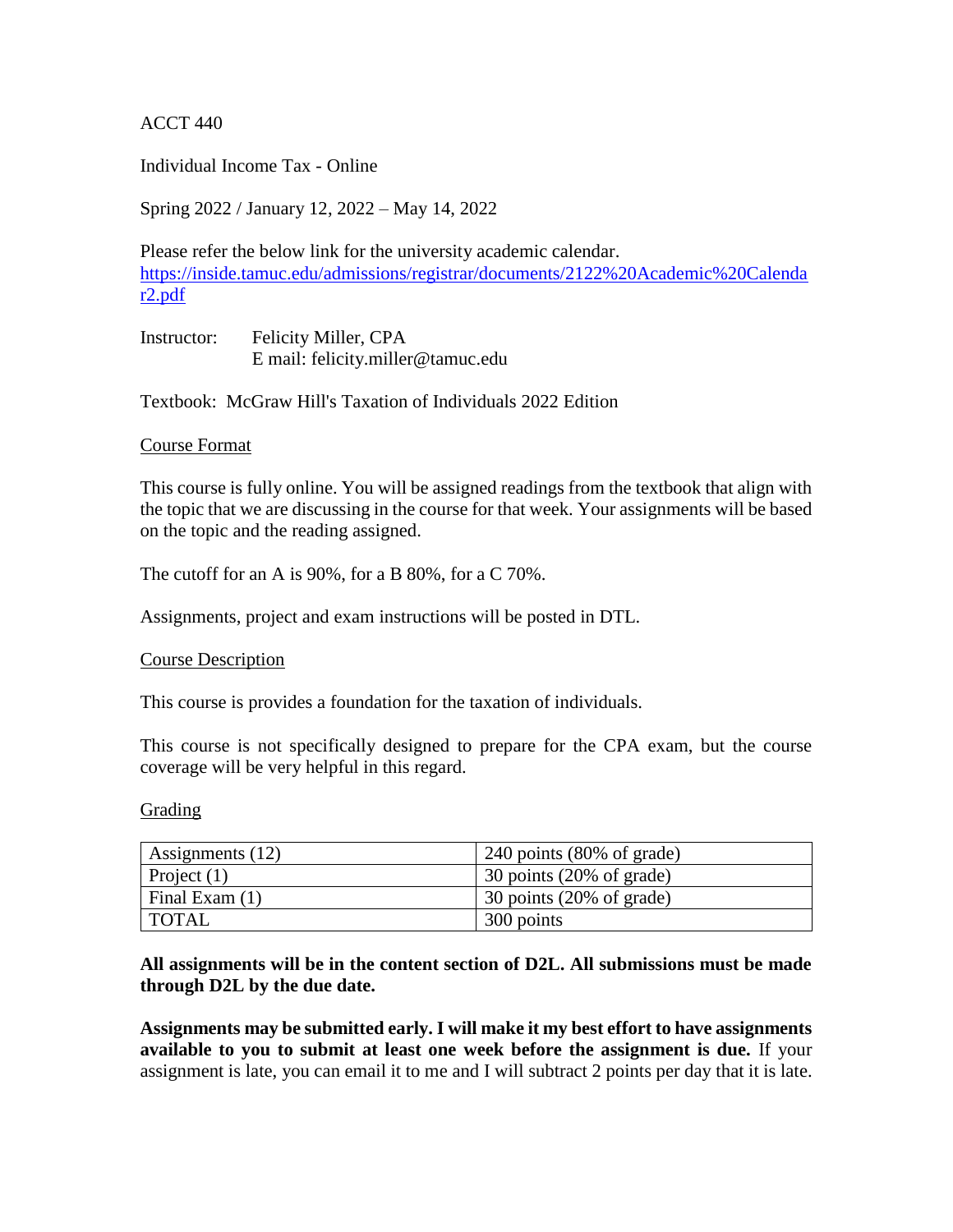If your assignment is more than one week late, you will get no credit, as I will post the key to the assignment the week following the due date.

There may be extra credit assignments throughout the semester. If so, each one will be worth 3 points. To receive any points for extra credit the assignment must be turned in on time ("time" will be announced when the assignment is given).

#### Students with Disabilities and Title IX Compliance

If you have any disability that could affect your experience in this class, please let me know the first week of classes. I rely entirely on those specialists designated by the university to determine whether an accommodation is appropriate and, if so, what accommodation is appropriate.

In an effort to meet obligations under Title IX, faculty are considered "responsible employees" by the Department of Education. This requires that any report of gender discrimination which includes sexual harassment, sexual misconduct and sexual violence made to a faculty member must be reported to the Title IX Coordinator at the Office of Equal Opportunity.

## **CPA Exam Candidates - State of Texas**

Candidates who desire to sit for the CPA in Texas must meet the following educational criteria:

1) Have a bachelor's degree; 2) Completed 150 semester hours of courses; 3) Included in the 150 semester hours, 30 of upper level accounting courses. 24 hours of upper level business courses; 3-semester credit hours of approved ethics; 2-semester credit hours of approved communication and 2-semester credit hours of approved accounting research. For more information visit Exam/Qualification on the State Board's website: [http://www.tsbpa.state.tx.us/](https://outlook.tamuc.edu/owa/redir.aspx?C=aPc9gzp7gJgvHT4DL5dIKuKZhpipbeozyiDaFDNx_dvJ0Qn_KmXWCA..&URL=http%3a%2f%2fwww.tsbpa.state.tx.us%2f)

## **COURSE SCHEDULE**

# **Note: Please note that topic, reading, and assignment due dates are subject to change at my discretion.**

| Week          | Topic                              | Reading   | $\text{Assignment}(s)$ |
|---------------|------------------------------------|-----------|------------------------|
| $1/17 - 1/23$ | Introduction to Individual         | Chapter 1 |                        |
|               | Taxation                           |           |                        |
| $1/24 - 1/30$ | Tax Compliance, IRS, and Chapter 2 |           | <b>Assignment 1</b>    |
|               | <b>Tax Authorities</b>             |           | <b>Due W 1-26</b>      |
| $1/31 - 2/6$  | Individual<br>Tax<br>Income        | Chapter 4 | <b>Assignment 2</b>    |
|               | Overview, Dependents,<br>and       |           | <b>Due W 2-02</b>      |
|               | <b>Filing Status</b>               |           |                        |
| $2/7 - 2/13$  | Gross Income and Exclusions        | Chapter 5 | <b>Assignment 3</b>    |
|               |                                    |           | <b>Due W 2-09</b>      |